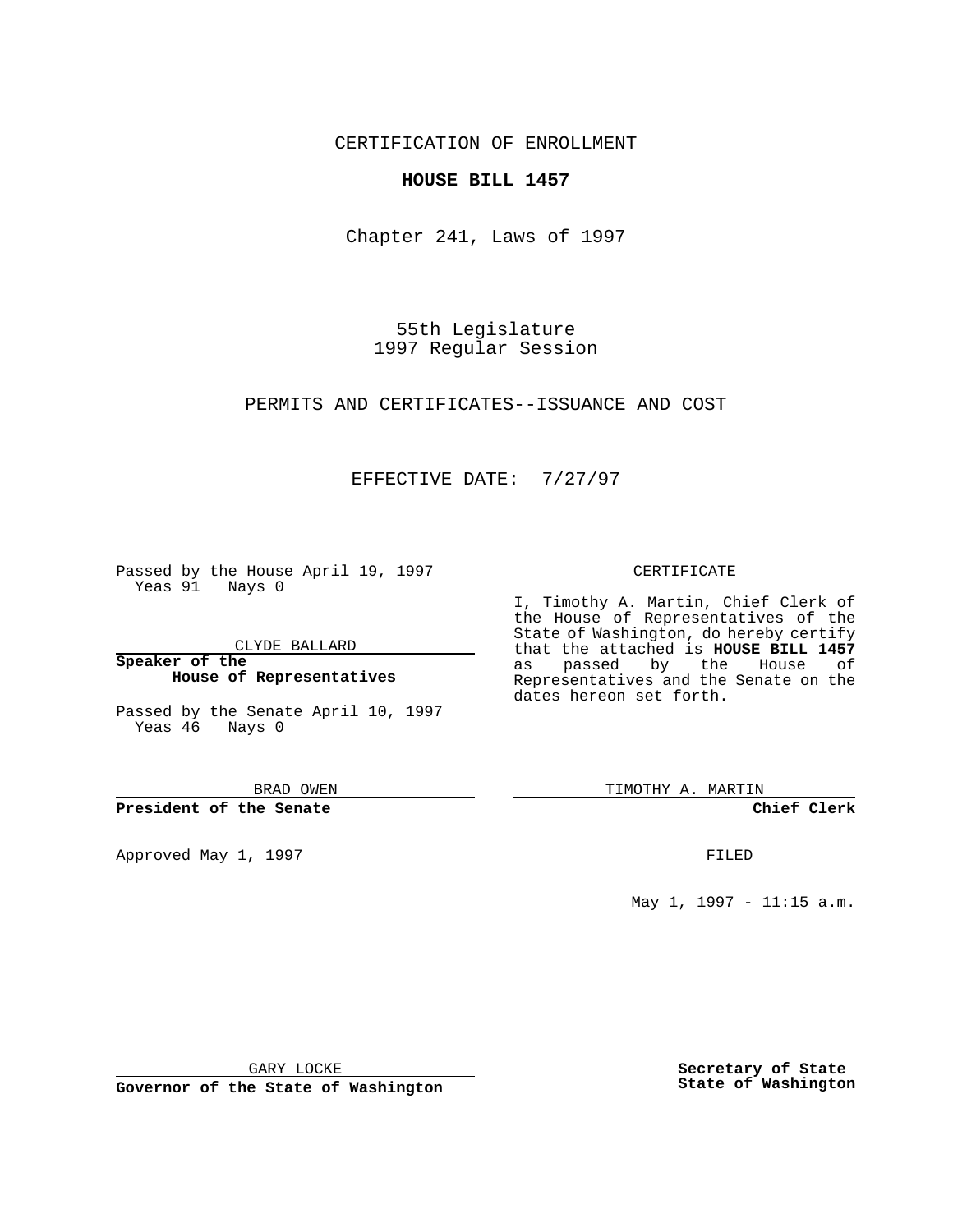# **HOUSE BILL 1457** \_\_\_\_\_\_\_\_\_\_\_\_\_\_\_\_\_\_\_\_\_\_\_\_\_\_\_\_\_\_\_\_\_\_\_\_\_\_\_\_\_\_\_\_\_\_\_

\_\_\_\_\_\_\_\_\_\_\_\_\_\_\_\_\_\_\_\_\_\_\_\_\_\_\_\_\_\_\_\_\_\_\_\_\_\_\_\_\_\_\_\_\_\_\_

Passed Legislature - 1997 Regular Session

AS AMENDED BY THE SENATE

## **State of Washington 55th Legislature 1997 Regular Session**

**By** Representatives Chandler, Fisher and Zellinsky; by request of Department of Licensing

Read first time 01/28/97. Referred to Committee on Transportation Policy & Budget.

 AN ACT Relating to permits and certificates issued by the department of licensing; amending RCW 46.09.070, 46.10.040, 46.12.010, 46.12.080, 46.12.170, 46.12.181, 46.16.210, 46.16.220, 46.16.305, 46.16.630, 88.02.075, 46.16.010, and 46.37.010; and adding a new section to chapter 46.16 RCW.

BE IT ENACTED BY THE LEGISLATURE OF THE STATE OF WASHINGTON:

 **Sec. 1.** RCW 46.09.070 and 1986 c 206 s 4 are each amended to read as follows:

 (1) Application for annual or temporary ORV use permits shall be made to the department or its authorized agent in such manner and upon such forms as the department shall prescribe and shall state the name and address of each owner of the off-road vehicle.

 (2) An application for an annual permit shall be signed by at least one owner, and shall be accompanied by a fee of five dollars. Upon receipt of the annual permit application and the application fee, the off-road vehicle shall be assigned a use permit number tag or decal, which shall be affixed to the off-road vehicle in a manner prescribed by the department. The annual permit is valid for a period of one year and is renewable each year in such manner as the department may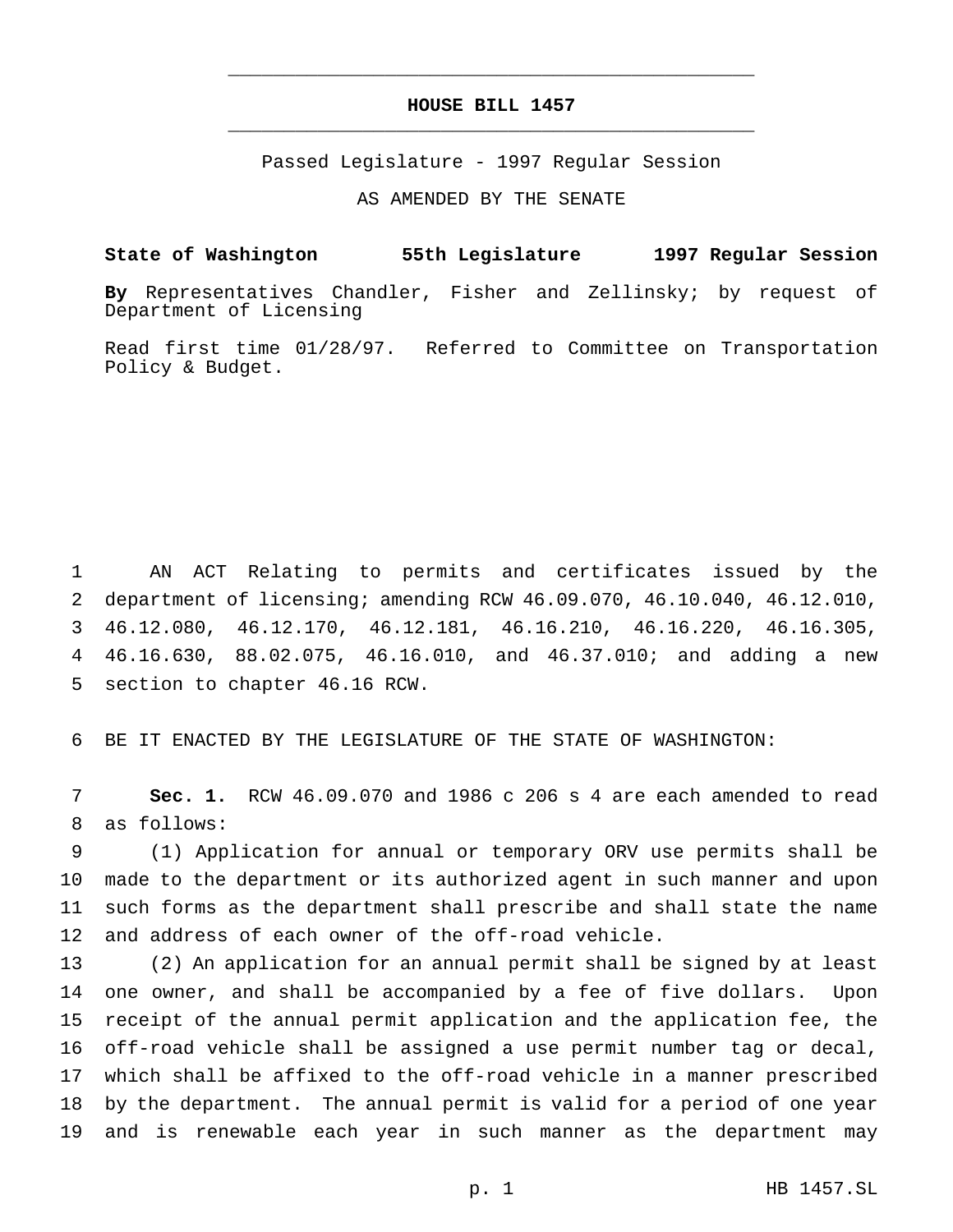prescribe for an additional period of one year upon payment of a renewal fee of five dollars.

 Any person acquiring an off-road vehicle for which an annual permit has been issued who desires to continue to use the permit must, within fifteen days of the acquisition of the off-road vehicle, make application to the department or its authorized agent for transfer of the permit, and the application shall be accompanied by a transfer fee 8 of one dollar and twenty-five cents.

 (3) A temporary use permit is valid for sixty days. Application for a temporary permit shall be accompanied by a fee of two dollars. The permit shall be carried on the vehicle at all times during its operation in the state.

 (4) Except as provided in RCW 46.09.050, any out-of-state operator of an off-road vehicle shall, when operating in this state, comply with this chapter, and if an ORV use permit is required under this chapter, the operator shall obtain an annual or temporary permit and tag.

 **Sec. 2.** RCW 46.10.040 and 1996 c 164 s 1 are each amended to read as follows:

 Application for registration shall be made to the department in the manner and upon forms the department prescribes, and shall state the name and address of each owner of the snowmobile to be registered, and shall be signed by at least one such owner, and shall be accompanied by an annual registration fee to be established by the commission, after consultation with the committee and any state-wide snowmobile user groups. The fee shall be fifteen dollars pending action by the commission to increase the fee. The commission shall increase the fee by two dollars and fifty cents effective September 30, 1996, and the commission shall increase the fee by another two dollars and fifty cents effective September 30, 1997. After the fee increase effective September 30, 1997, the commission shall not increase the fee. Upon receipt of the application and the application fee, the snowmobile shall be registered and a registration number assigned, which shall be affixed to the snowmobile in a manner provided in RCW 46.10.070.

 The registration provided in this section shall be valid for a period of one year. At the end of the period of registration, every owner of a snowmobile in this state shall renew his or her registration in the manner the department prescribes, for an additional period of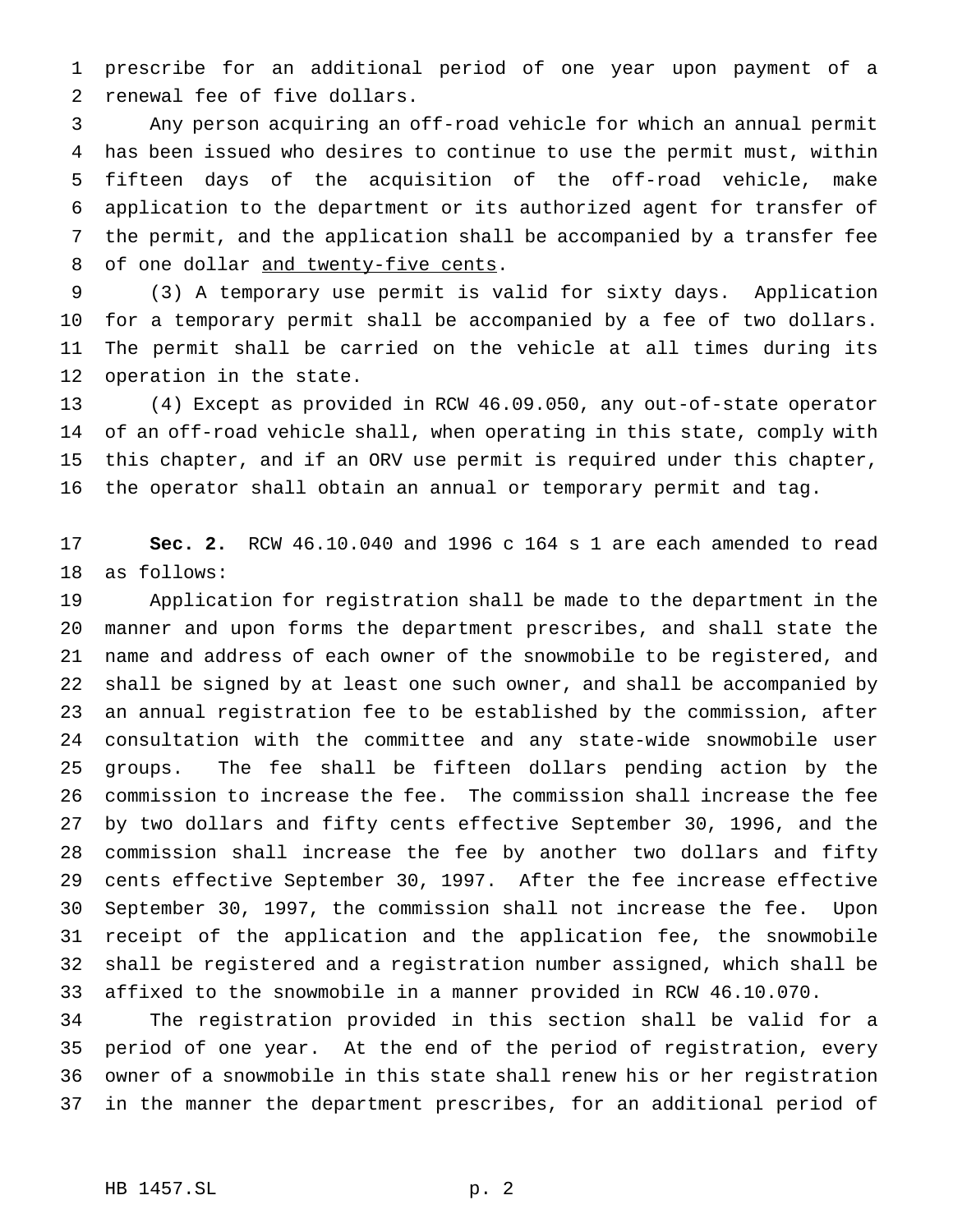one year, upon payment of the annual registration fee as determined by the commission.

 Any person acquiring a snowmobile already validly registered under the provisions of this chapter must, within ten days of the acquisition or purchase of the snowmobile, make application to the department for transfer of the registration, and the application shall be accompanied 7 by a transfer fee of one dollar and twenty-five cents.

 A snowmobile owned by a resident of another state or Canadian province where registration is not required by law may be issued a nonresident registration permit valid for not more than sixty days. Application for the permit shall state the name and address of each owner of the snowmobile to be registered and shall be signed by at least one owner and shall be accompanied by a registration fee of five dollars. The registration permit shall be carried on the vehicle at all times during its operation in this state.

 The registration fees provided in this section shall be in lieu of any personal property or excise tax heretofore imposed on snowmobiles by this state or any political subdivision thereof, and no city, county, or other municipality, and no state agency shall hereafter impose any other registration or license fee on any snowmobile in this state.

 The department shall make available a pair of uniform decals consistent with the provisions of RCW 46.10.070. In addition to the registration fee provided in this section the department shall charge each applicant for registration the actual cost of the decal. The department shall make available replacement decals for a fee equivalent to the actual cost of the decals.

 **Sec. 3.** RCW 46.12.010 and 1979 c 158 s 132 are each amended to read as follows:

 It shall be unlawful for any person to operate any vehicle in this state under a certificate of license registration of this state without securing and having in full force and effect a certificate of ownership therefor that contains the name of the registered owner exactly as it appears on the certificate of license registration and it shall further be unlawful for any person to sell or transfer any vehicle without complying with all the provisions of this chapter relating to certificates of ownership and license registration of vehicles: PROVIDED, No certificate of title need be obtained for a vehicle owned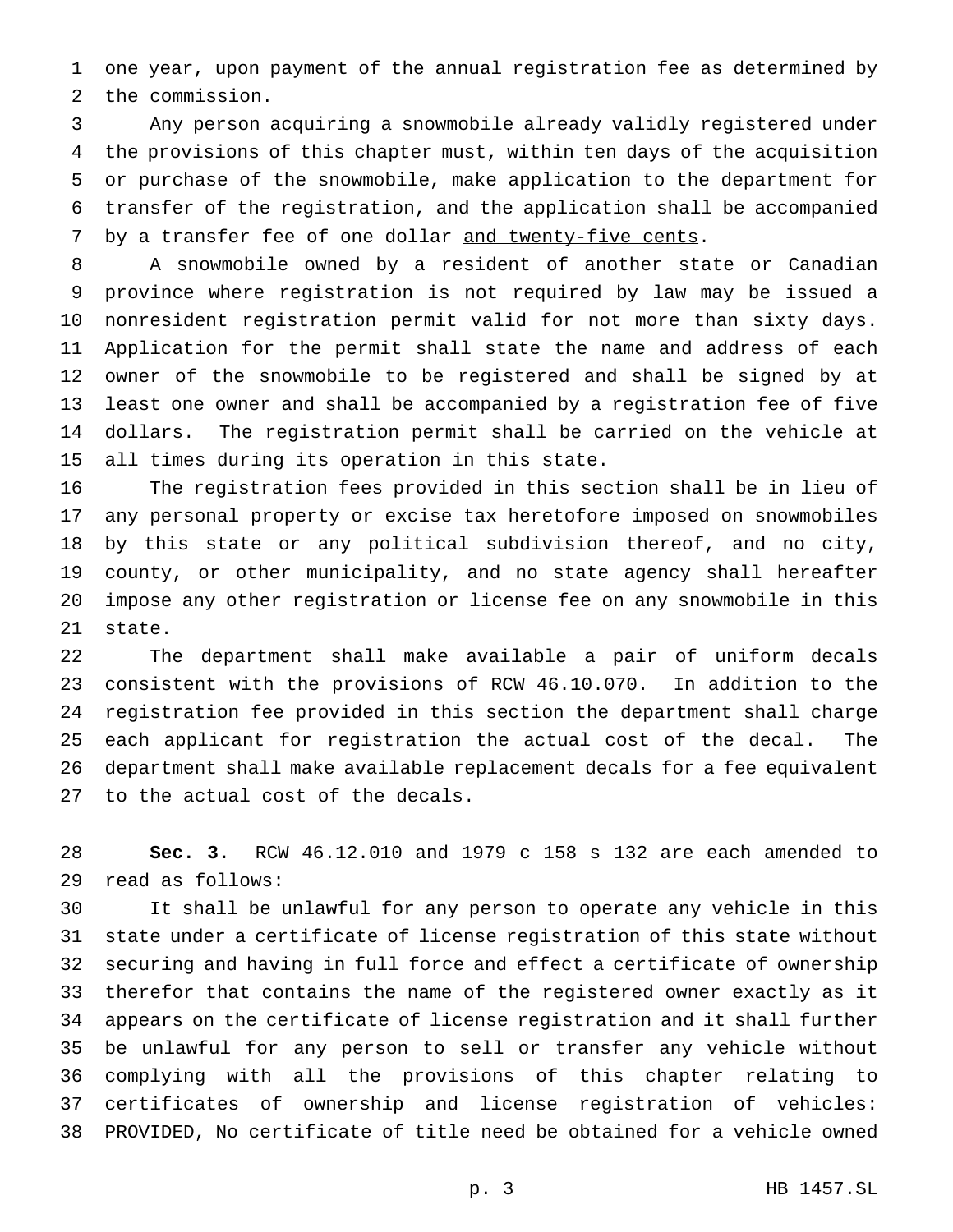by a manufacturer or dealer and held for sale, even though incidentally moved on the highway or used for purposes of testing and demonstration, or a vehicle used by a manufacturer solely for testing: PROVIDED, That a security interest in a vehicle held as inventory by a manufacturer or dealer shall be perfected in accordance with RCW 62A.9-302(1) and no endorsement on the certificate of title shall be necessary for perfection: AND PROVIDED FURTHER, That nothing in this title shall be construed to prevent any person entitled thereto from securing a 9 certificate of ownership upon a vehicle ((other than a travel trailer 10 or camper)) without securing a certificate of license registration and vehicle license plates, when, in the judgment of the director of licensing, it is proper to do so.

 **Sec. 4.** RCW 46.12.080 and 1979 ex.s. c 113 s 1 are each amended to read as follows:

15 Any person holding the certificate of ((<del>license registration</del>)) **ownership** for a motorcycle or any vehicle registered by its motor number in which there has been installed a new or different motor than that with which it was issued certificates of ownership and license registration shall forthwith and within five days after such installation forward and surrender such certificates to the department, together with an application for issue of corrected certificates of 22 ownership and license registration and a fee of one dollar and twenty-23 five cents, and a statement of the disposition of the former motor. The possession by any person of any such certificates for such vehicle in which a new or different motor has been installed, after five days following such installation, shall be prima facie evidence of a violation of the provisions of this chapter and shall constitute a misdemeanor.

 **Sec. 5.** RCW 46.12.170 and 1994 c 262 s 6 are each amended to read as follows:

 If, after a certificate of ownership is issued, a security interest is granted on the vehicle described therein, the registered owner or secured party shall, within ten days thereafter, present an application to the department, to which shall be attached the certificate of ownership last issued covering the vehicle, or such other documentation as may be required by the department, which application shall be upon 37 a form ((provided)) approved by the department and shall be accompanied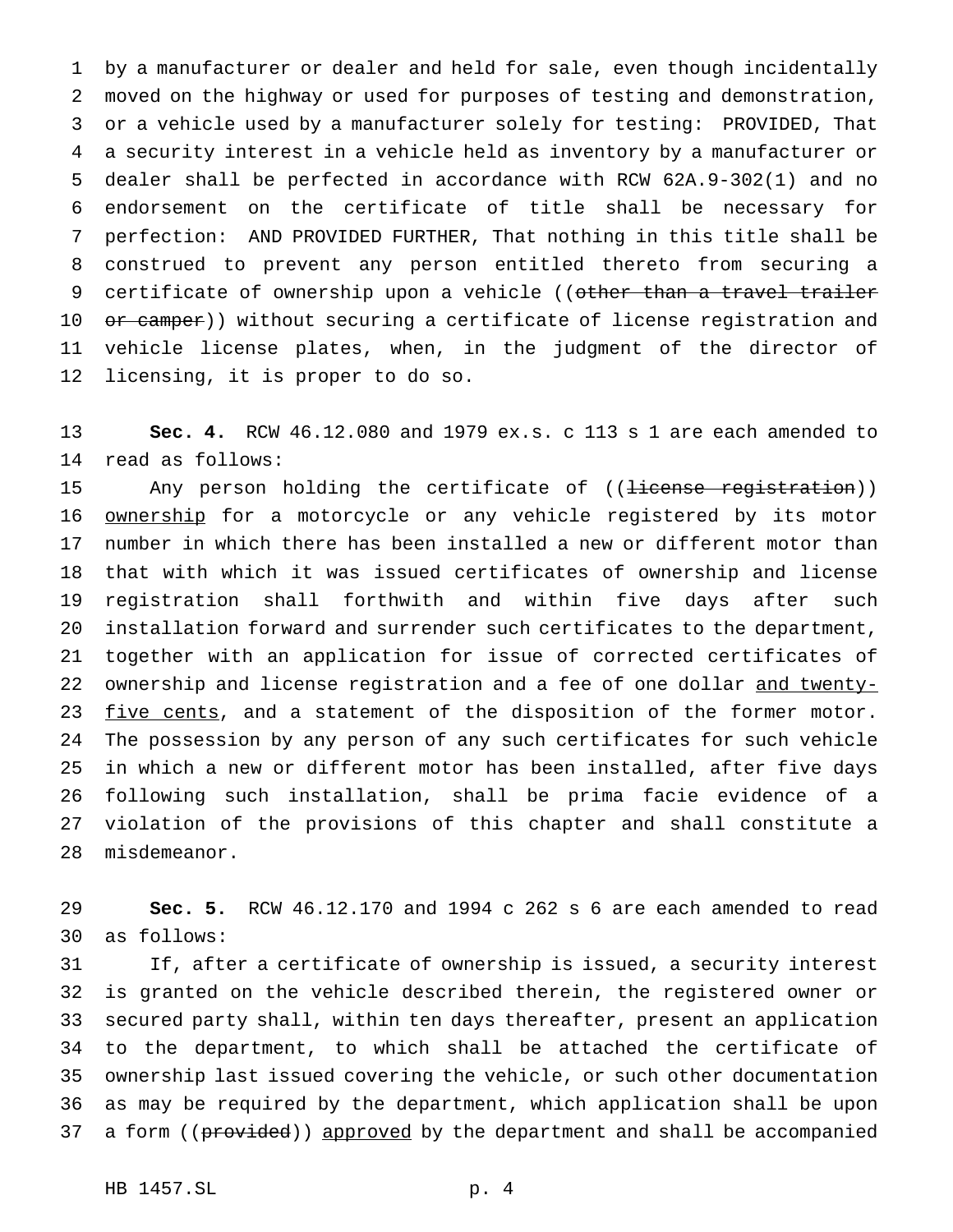by a fee of one dollar and twenty-five cents in addition to all other fees. The department, if satisfied that there should be a reissue of the certificate, shall note such change upon the vehicle records and issue to the secured party a new certificate of ownership.

 Whenever there is no outstanding secured obligation and no commitment to make advances and incur obligations or otherwise give value, the secured party must assign the certificate of ownership to the debtor or the debtor's assignee and transmit the certificate to the department with an accompanying fee of one dollar and twenty-five cents in addition to all other fees. The department shall then issue a new certificate of ownership and transmit it to the owner. If the affected secured party fails to either assign or transmit the certificate of ownership to the department within ten days after proper demand, that secured party shall be liable to the debtor for one hundred dollars, and in addition for any loss caused to the debtor by such failure.

 NEW SECTION. **Sec. 6.** A new section is added to chapter 46.16 RCW to read as follows:

 If a certificate of license registration is lost, stolen, mutilated, or destroyed or becomes illegible, the registered owner or owners, as shown by the records of the department, shall promptly make application for and may obtain a duplicate upon tender of one dollar and twenty-five cents in addition to all other fees and upon furnishing information satisfactory to the department. The duplicate of the license registration shall contain the legend, "duplicate."

 A person recovering an original certificate of license registration for which a duplicate has been issued shall promptly surrender the original certificate to the department.

 **Sec. 7.** RCW 46.12.181 and 1994 c 262 s 7 are each amended to read as follows:

30 If a certificate of ownership ((or a certificate of license 31 registration)) is lost, stolen, mutilated, or destroyed or becomes illegible, the first priority secured party or, if none, the owner or legal representative of the owner named in the certificate, as shown by the records of the department, shall promptly make application for and may obtain a duplicate upon tender of one dollar and twenty-five cents in addition to all other fees and upon furnishing information satisfactory to the department. The duplicate certificate of ownership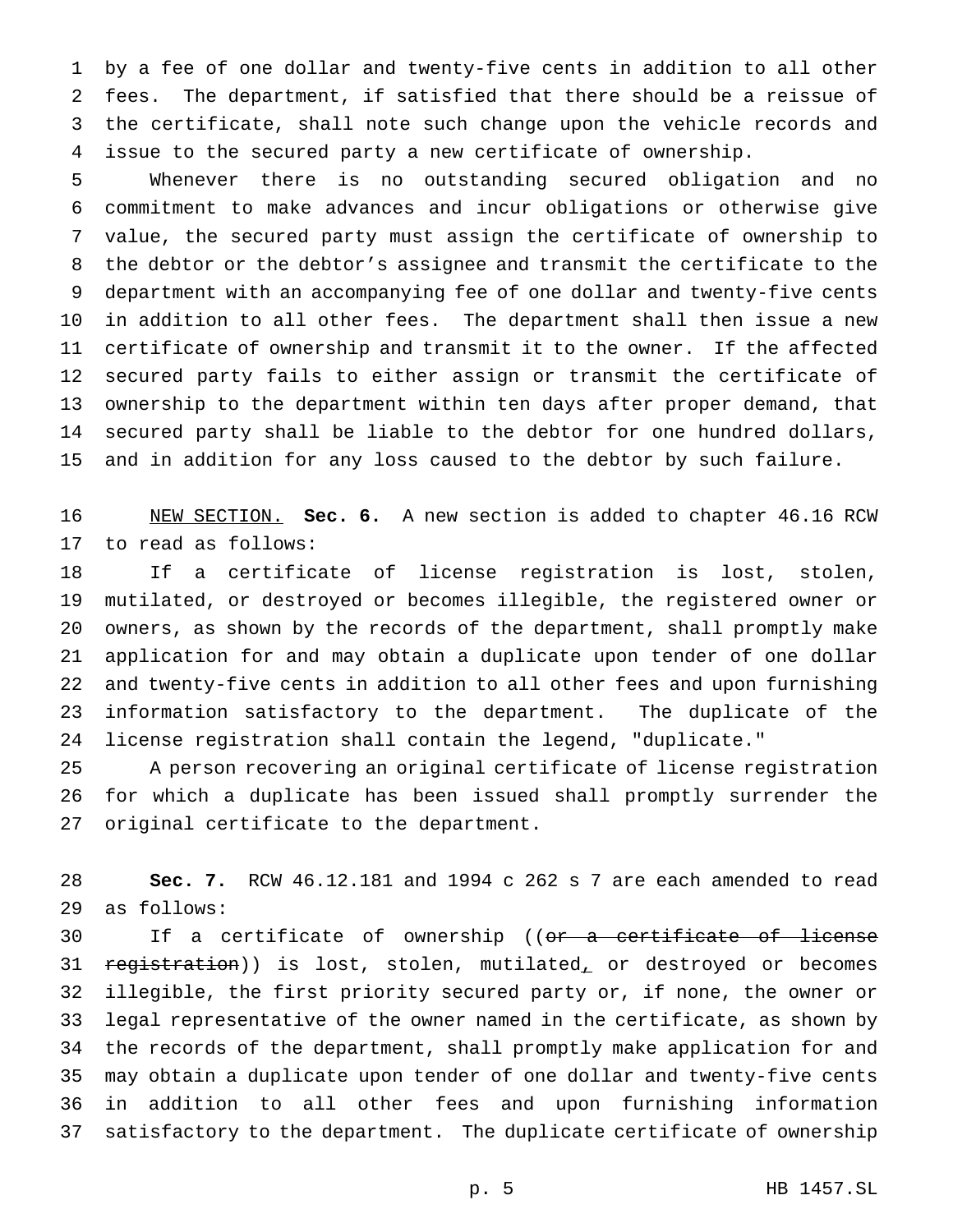1 ((or license registration)) shall contain the legend, "((This is a)) 2 duplicate ((certificate))." It shall be ((mailed)) provided to the first priority secured party named in it or, if none, to the owner. 4 A person recovering an original certificate of ownership ((or title 5 registration)) for which a duplicate has been issued shall promptly surrender the original certificate to the department.

 **Sec. 8.** RCW 46.16.210 and 1994 c 262 s 9 are each amended to read as follows:

 (1) Upon receipt of the application and proper fee for original vehicle license, the director shall make a recheck of the application and in the event that there is any error in the application it may be returned to the county auditor or other agent to effectively secure the correction of such error, who shall return the same corrected to the director.

 (2) Application for the renewal of a vehicle license shall be made to the director or his agents, including county auditors, by the registered owner on a form prescribed by the director. The application must be accompanied by the certificate of registration for the last registration period in which the vehicle was registered in Washington unless the applicant submits a preprinted application mailed from Olympia, and the payment of such license fees and excise tax as may be required by law. Such application shall be handled in the same manner and the fees transmitted to the state treasurer in the same manner as in the case of an original application. Any such application which upon validation becomes a renewal certificate need not have entered upon it the name of the lien holder, if any, of the vehicle concerned. (3) Persons expecting to be out of the state during the normal 28 ((forty-five day)) renewal period of a vehicle license may secure renewal of such vehicle license and have license plates or tabs preissued by making application to the director or his agents upon forms prescribed by the director. The application must be accompanied by the certificate of registration for the last registration period in which the vehicle was registered in Washington and be accompanied by such license fees, and excise tax as may be required by law.

 (4) Application for the annual renewal of a vehicle license number 36 plate to the director or ((his)) the director's agents shall not be required for those vehicles owned, rented, or leased by the state of Washington, or by any county, city, town, school district, or other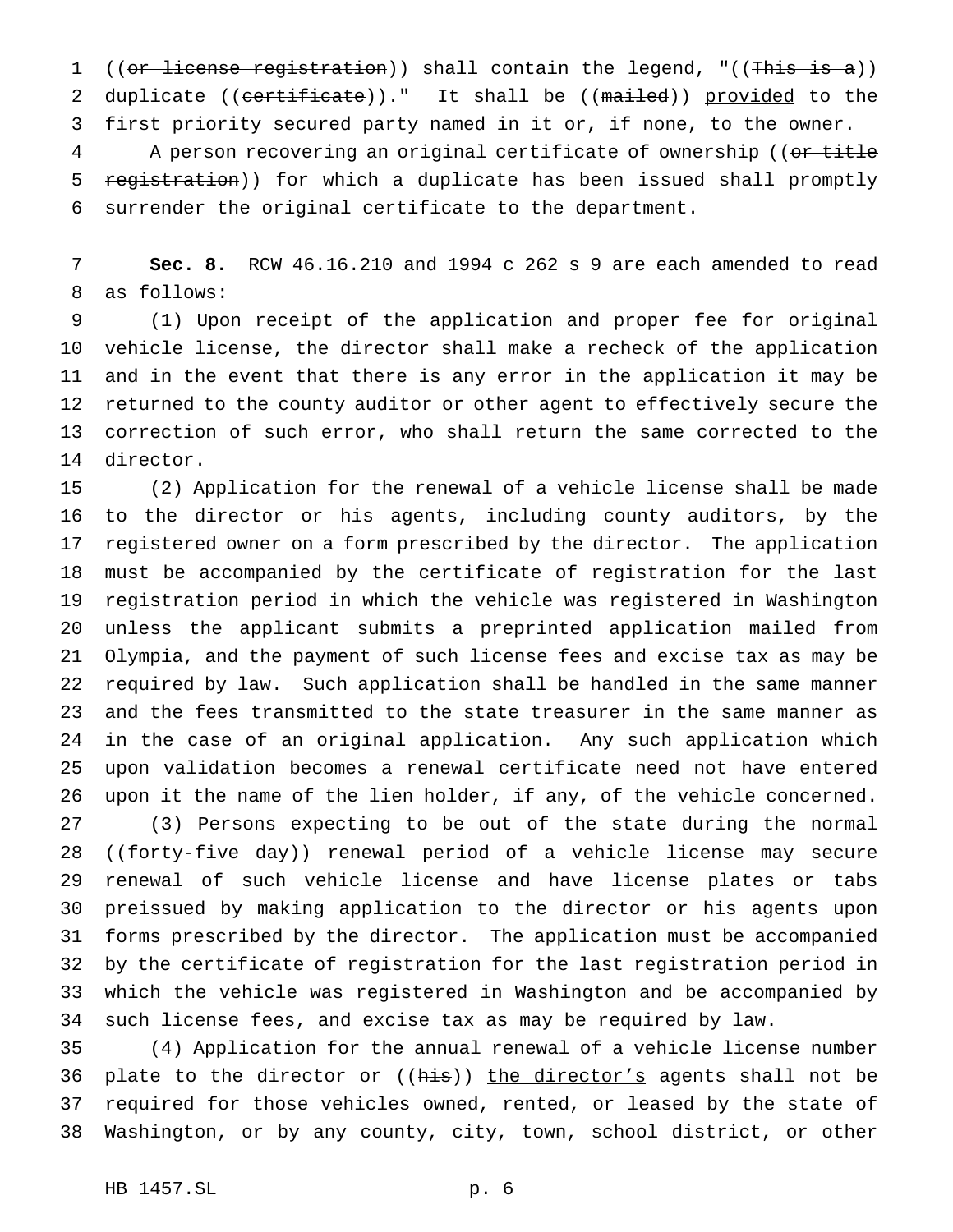1 political subdivision of the state of Washington or a governing body of

an Indian tribe located within this state and recognized as a

governmental entity by the United States department of the interior.

 **Sec. 9.** RCW 46.16.220 and 1991 c 339 s 20 are each amended to read as follows:

 Vehicle licenses and vehicle license number plates may be renewed 7 for the subsequent registration year ((on and after the forty-fifth day 8 prior to the end of)) up to eighteen months before the current 9 ((registration year)) expiration date and must be used and displayed from the date of issue or from the day of the expiration of the preceding registration year, whichever date is later.

 **Sec. 10.** RCW 46.16.305 and 1990 c 250 s 2 are each amended to read as follows:

 The department shall continue to issue, under RCW 46.16.301 and the department's rules implementing RCW 46.16.301 through 46.16.332, the categories of special plates issued by the department under the 17 sections repealed under section  $((13))$   $12$  (1) through (7), chapter 250, Laws of 1990. Special license plates issued under those repealed sections before January 1, 1991, are valid to the extent and under the conditions provided in those repealed sections. The following conditions, limitations, or requirements apply to certain special license plates issued after January 1, 1991:

 (1) A horseless carriage plate and a plate or plates issued for collectors' vehicles more than thirty years old, upon payment of the initial fees required by law and the additional special license plate fee established by the department, are valid for the life of the vehicle for which application is approved by the department. When a single plate is issued, it shall be displayed on the rear of the vehicle.

 (2) The department may issue special license plates denoting amateur radio operator status only to persons having a valid official 32 radio operator license issued ((for a term of five years)) by the federal communications commission.

 (3) The department shall issue one set of special license plates to each resident of this state who has been awarded the Congressional Medal of Honor for use on a passenger vehicle registered to that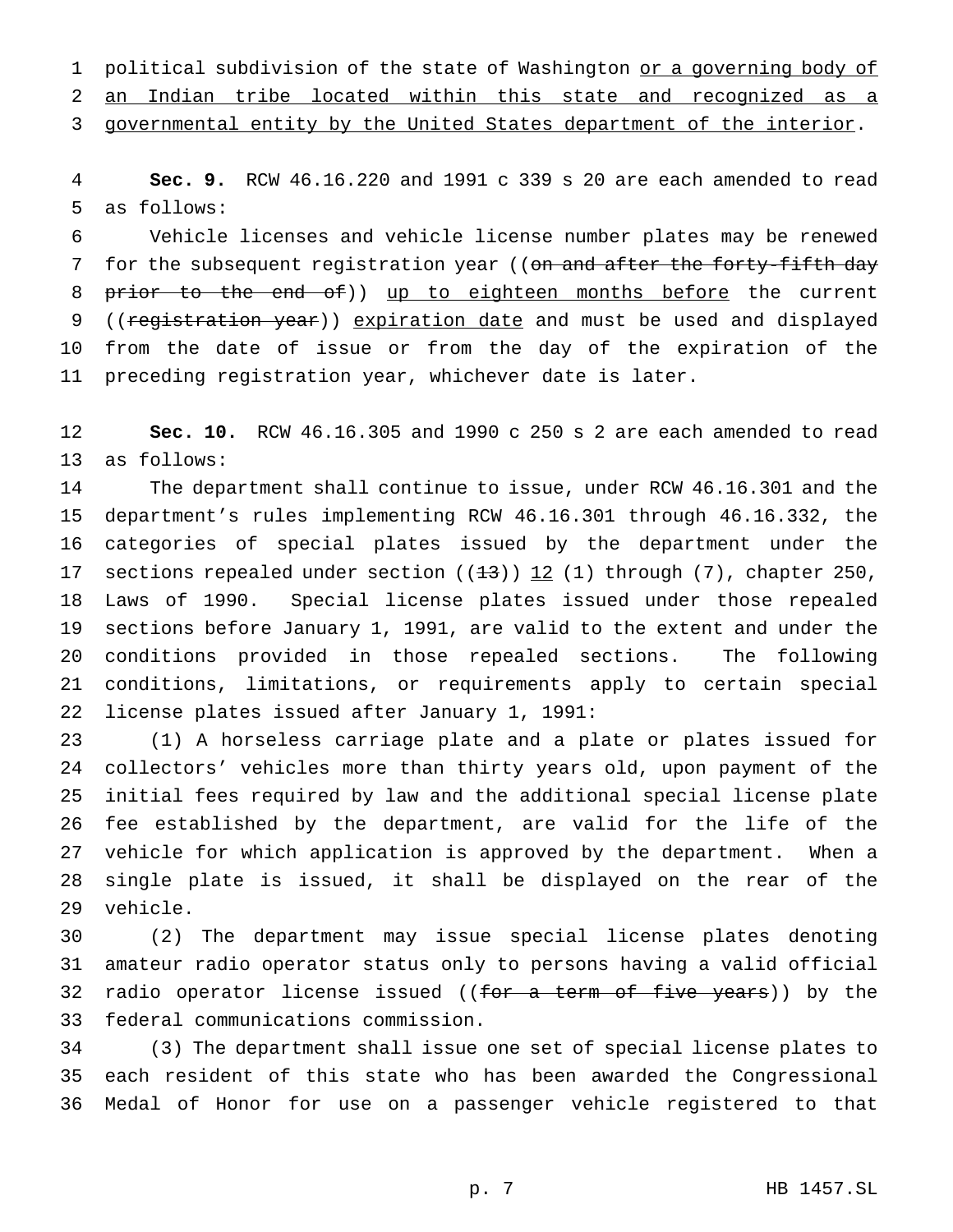person. The department shall issue the plate without the payment of any fees.

 (4) The department may issue for use on only one motor vehicle owned by the qualified applicant special license plates denoting that the recipient of the plate is a survivor of the attack on Pearl Harbor on December 7, 1941, to persons meeting all of the following criteria:

(a) Is a resident of this state;

 (b) Was a member of the United States Armed Forces on December 7, 1941;

 (c) Was on station on December 7, 1941, during the hours of 7:55 a.m. to 9:45 a.m. Hawaii time at Pearl Harbor, the island of Oahu, or 12 offshore at a distance not to exceed three miles;

 (d) Received an honorable discharge from the United States Armed Forces; and

 (e) Is certified by a Washington state chapter of the Pearl Harbor survivors association as satisfying the qualifications in (c) of this subsection.

 The department may issue such plates to the surviving spouse of any deceased Pearl Harbor survivor who met the requirements of this subsection. If the surviving spouse remarries, he or she shall return the special plates to the department within fifteen days and apply for regular plates. The surviving spouse must be a resident of this state. The department shall issue these plates upon payment by the applicant of all other license fees, but the department may not set or charge an additional fee for these special license plates under RCW 46.16.313.

 (5) The department shall replace, free of charge, special license plates issued under subsections (3) and (4) of this section if they are lost, stolen, damaged, defaced, or destroyed. Such plates shall remain with the persons upon transfer or other disposition of the vehicle for which they were initially issued, and may be used on another vehicle registered to the recipient in accordance with the provisions of RCW 46.16.316(1).

 **Sec. 11.** RCW 46.16.630 and 1979 ex.s. c 213 s 5 are each amended to read as follows:

 Application for registration of a moped shall be made to the department of licensing in such manner and upon such forms as the department shall prescribe, and shall state the name and address of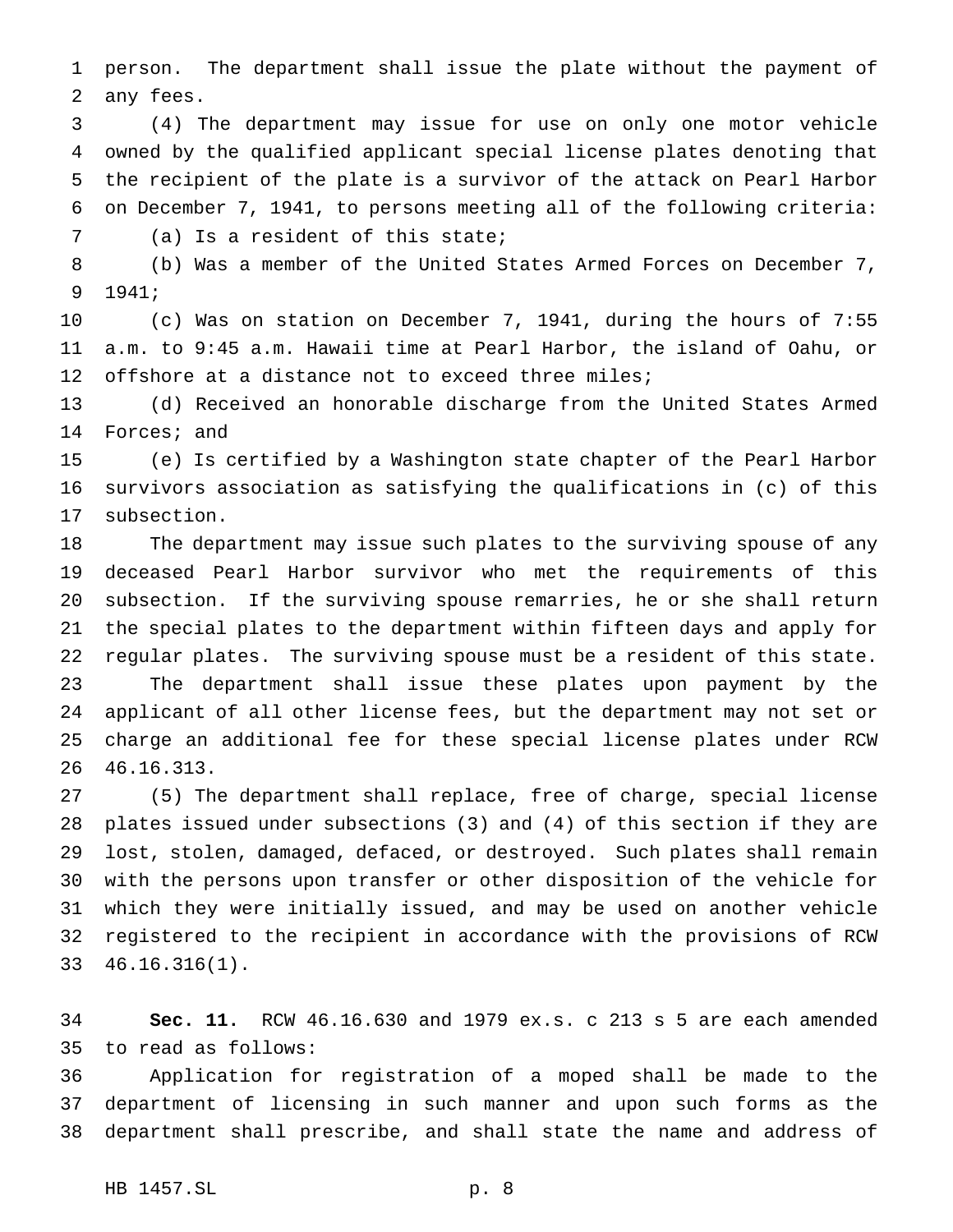each owner of the moped to be registered, the vehicle identification number, and such other information as the department may require, and shall be accompanied by a registration fee of three dollars. Upon receipt of the application and the application fee, the moped shall be registered and a registration number assigned, which shall be affixed to the moped in the manner as provided by rules adopted by the department. The registration provided in this section shall be valid for a period of twelve months.

 Every owner of a moped in this state shall renew the registration, in such manner as the department shall prescribe, for an additional period of twelve months, upon payment of a renewal fee of three dollars.

 Any person acquiring a moped already validly registered must, within fifteen days of the acquisition or purchase of the moped, make application to the department for transfer of the registration, and the 16 application shall be accompanied by a transfer fee of one dollar and 17 twenty-five cents.

 The registration fees provided in this section shall be in lieu of any personal property tax or the vehicle excise tax imposed by chapter 82.44 RCW.

 The department shall, at the time the registration number is assigned, make available a decal or other identifying device to be displayed on the moped. A fee of one dollar and fifty cents shall be charged for the decal or other identifying device.

 The provisions of RCW 46.01.130 and 46.01.140 shall apply to applications for the issuance of registration numbers or renewals or transfers thereof for mopeds as they do to the issuance of vehicle licenses, the appointment of agents, and the collection of application fees. Except for the fee collected pursuant to RCW 46.01.140, all fees collected under this section shall be deposited in the motor vehicle fund.

 **Sec. 12.** RCW 88.02.075 and 1986 c 71 s 1 are each amended to read as follows:

34 (1) If a certificate of ((title)) ownership, a certificate of registration, or a pair of decals is lost, stolen, mutilated, or destroyed or becomes illegible, the first priority secured party or, if none, the owner or legal representative of the owner named in the certificate, as shown by the records of the department, shall promptly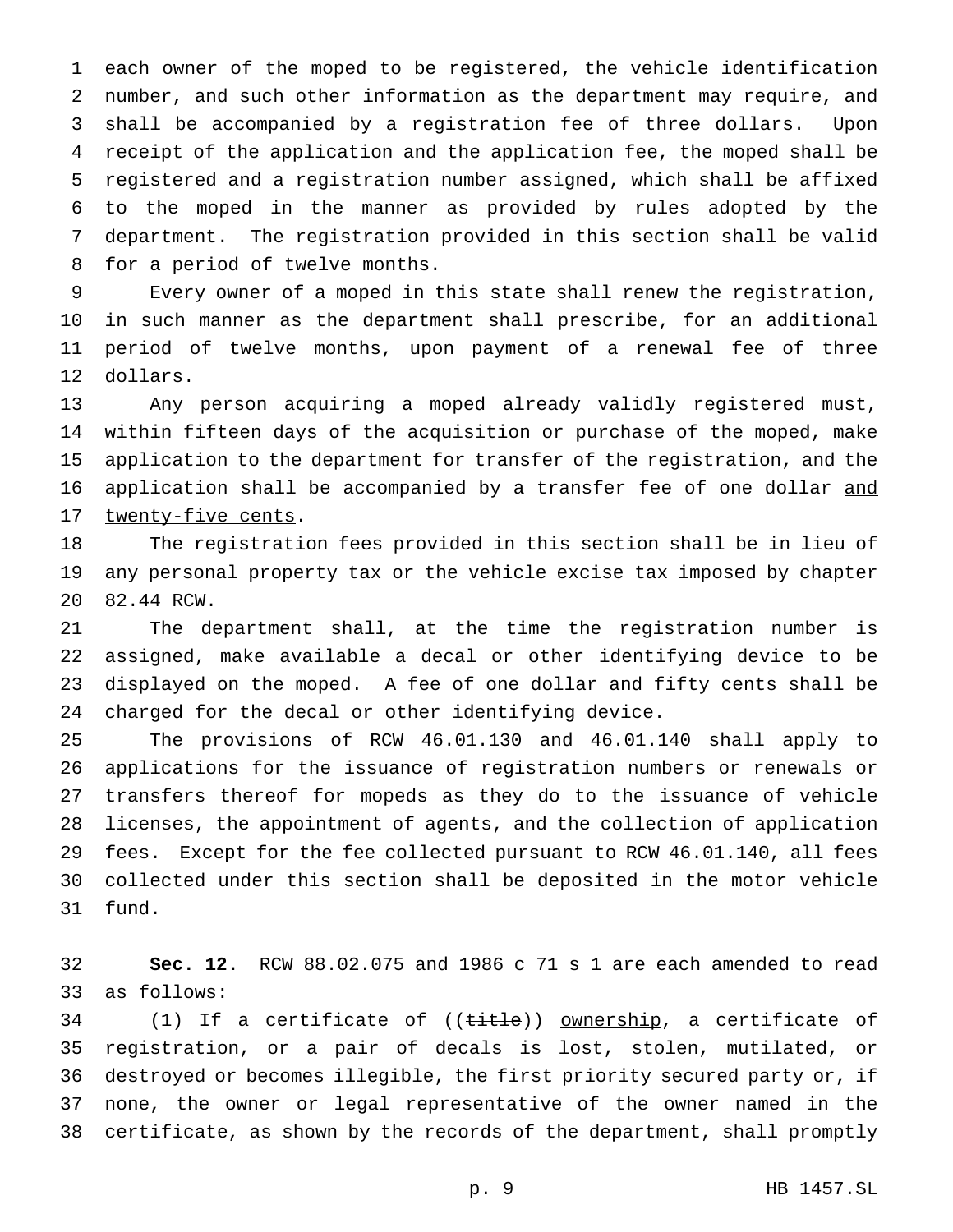apply for and may obtain a duplicate certificate or replacement decals upon payment of one dollar and twenty-five cents and furnishing information satisfactory to the department.

 (a) An application for a duplicate certificate of title shall be accompanied by an affidavit of loss or destruction in a form approved by the department and signed by the first secured party or, if none, the owner or legal representative of the owner.

 (b) An application for a duplicate certificate of registration or replacement decals shall be accompanied by an affidavit of loss or destruction in a form approved by the department and signed by the registered owner or legal representative of the owner.

12 (2) The duplicate certificate of ((title)) ownership or 13 registration shall contain the legend, "((This is a)) duplicate 14 ((certificate))." It shall be mailed to the first priority secured party named in it or, if none, to the owner.

16 (3) A person recovering an original certificate of ((title)) 17 ownership, certificate of registration, or decal for which a duplicate or replacement has been issued shall promptly surrender the original to the department.

 **Sec. 13.** RCW 46.16.010 and 1996 c 184 s 1 are each amended to read as follows:

 (1) It is unlawful for a person to operate any vehicle over and along a public highway of this state without first having obtained and having in full force and effect a current and proper vehicle license and display vehicle license number plates therefor as by this chapter provided. Failure to make initial registration before operation on the highways of this state is a misdemeanor, and any person convicted thereof shall be punished by a fine of no less than three hundred thirty dollars, no part of which may be suspended or deferred. Failure to renew an expired registration before operation on the highways of this state is a traffic infraction.

 (2) The licensing of a vehicle in another state by a resident of this state, as defined in RCW 46.16.028, evading the payment of any tax or license fee imposed in connection with registration, is a gross misdemeanor punishable as follows:

 (a) For a first offense, up to one year in the county jail and a fine equal to twice the amount of delinquent taxes and fees, no part of which may be suspended or deferred;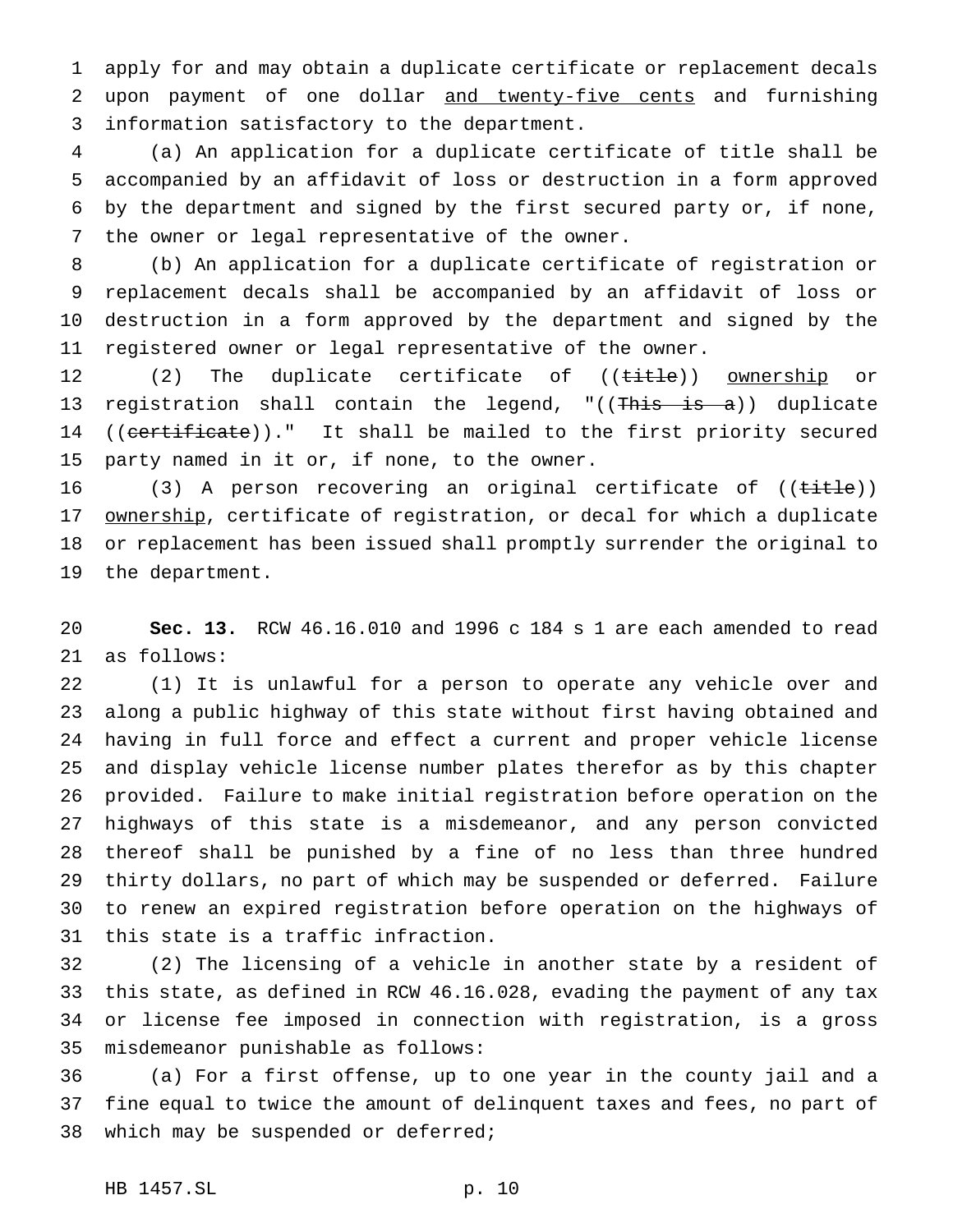(b) For a second or subsequent offense, up to one year in the county jail and a fine equal to four times the amount of delinquent taxes and fees, no part of which may be suspended or deferred;

 (c) For fines levied under (b) of this subsection, an amount equal to the avoided taxes and fees owed shall be deposited in the vehicle licensing fraud account created in the state treasury;

 (d) The avoided taxes and fees shall be deposited and distributed in the same manner as if the taxes and fees were properly paid in a timely fashion.

 (3) These provisions shall not apply to farm vehicles as defined in RCW 46.04.181 if operated within a radius of fifteen miles of the farm where principally used or garaged, farm tractors and farm implements including trailers designed as cook or bunk houses used exclusively for animal herding temporarily operating or drawn upon the public highways, and trailers used exclusively to transport farm implements from one farm to another during the daylight hours or at night when such equipment has lights that comply with the law: PROVIDED FURTHER, That these provisions shall not apply to spray or fertilizer applicator rigs designed and used exclusively for spraying or fertilization in the conduct of agricultural operations and not primarily for the purpose of transportation, and nurse rigs or equipment auxiliary to the use of and designed or modified for the fueling, repairing or loading of spray and fertilizer applicator rigs and not used, designed or modified primarily for the purpose of transportation: PROVIDED FURTHER, That these provisions shall not apply to fork lifts operated during daylight hours on public highways adjacent to and within five hundred feet of the 27 warehouses which they serve: PROVIDED FURTHER, That these provisions 28 shall not apply to vehicles used by the state parks and recreation commission exclusively for park maintenance and operations upon public 30 highways within state parks: PROVIDED FURTHER, That these provisions shall not apply to equipment defined as follows:

 "Special highway construction equipment" is any vehicle which is designed and used primarily for grading of highways, paving of highways, earth moving, and other construction work on highways and which is not designed or used primarily for the transportation of persons or property on a public highway and which is only incidentally operated or moved over the highway. It includes, but is not limited to, road construction and maintenance machinery so designed and used such as portable air compressors, air drills, asphalt spreaders,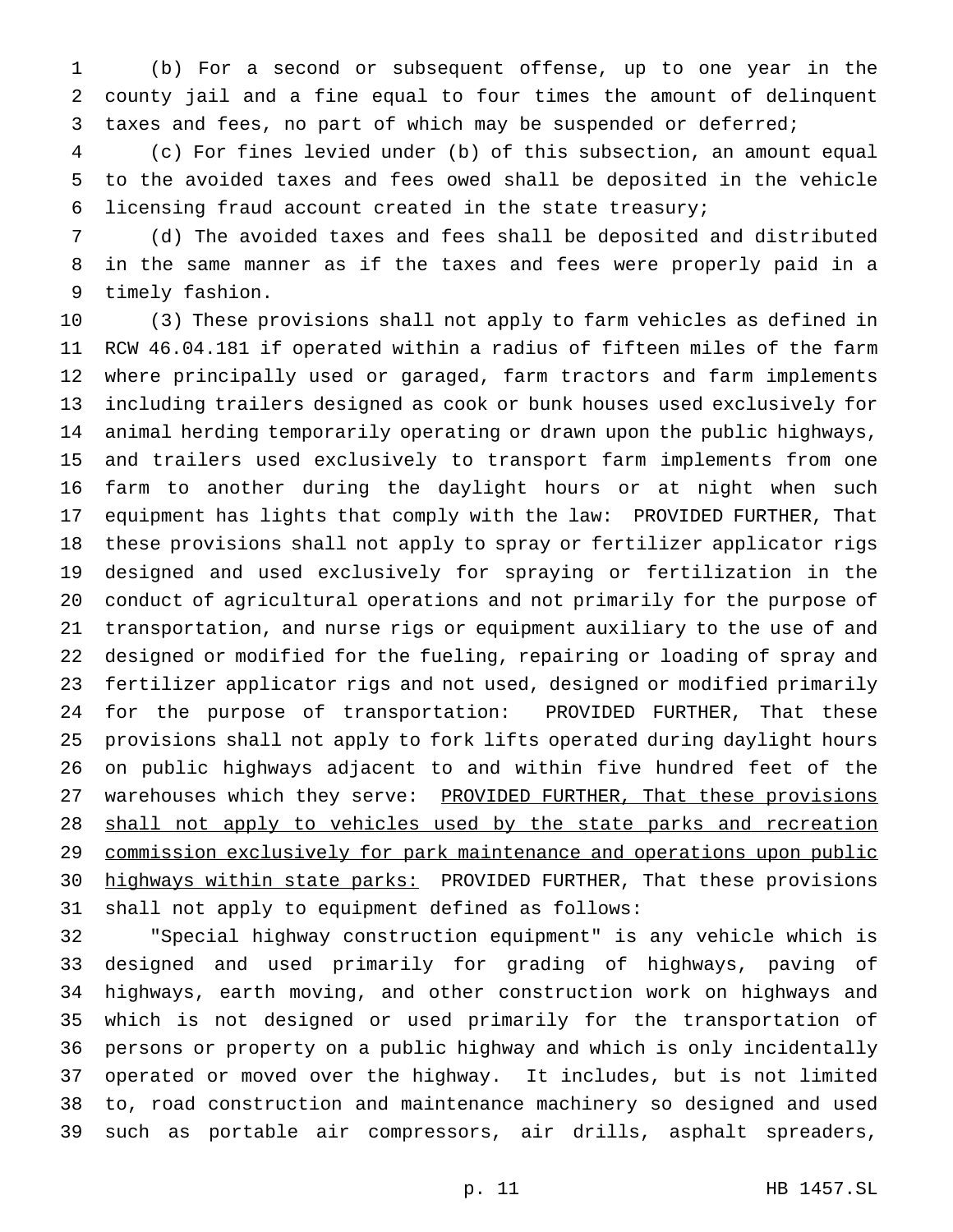bituminous mixers, bucket loaders, track laying tractors, ditchers, leveling graders, finishing machines, motor graders, paving mixers, road rollers, scarifiers, earth moving scrapers and carryalls, lighting plants, welders, pumps, power shovels and draglines, self-propelled and tractor-drawn earth moving equipment and machinery, including dump trucks and tractor-dump trailer combinations which either (1) are in excess of the legal width or (2) which, because of their length, height or unladen weight, may not be moved on a public highway without the permit specified in RCW 46.44.090 and which are not operated laden except within the boundaries of the project limits as defined by the contract, and other similar types of construction equipment, or (3) which are driven or moved upon a public highway only for the purpose of crossing such highway from one property to another, provided such movement does not exceed five hundred feet and the vehicle is equipped with wheels or pads which will not damage the roadway surface.

Exclusions:

 "Special highway construction equipment" does not include any of the following:

 Dump trucks originally designed to comply with the legal size and weight provisions of this code notwithstanding any subsequent modification which would require a permit, as specified in RCW 46.44.090, to operate such vehicles on a public highway, including trailers, truck-mounted transit mixers, cranes and shovels, or other vehicles designed for the transportation of persons or property to which machinery has been attached.

 (4) The following vehicles, whether operated solo or in combination, are exempt from license registration and displaying license plates as required by this chapter:

 (a) A converter gear used to convert a semitrailer into a trailer or a two-axle truck or tractor into a three or more axle truck or tractor or used in any other manner to increase the number of axles of a vehicle. Converter gear includes an auxiliary axle, booster axle, dolly, and jeep axle.

 (b) A tow dolly that is used for towing a motor vehicle behind another motor vehicle. The front or rear wheels of the towed vehicle are secured to and rest on the tow dolly that is attached to the towing vehicle by a tow bar.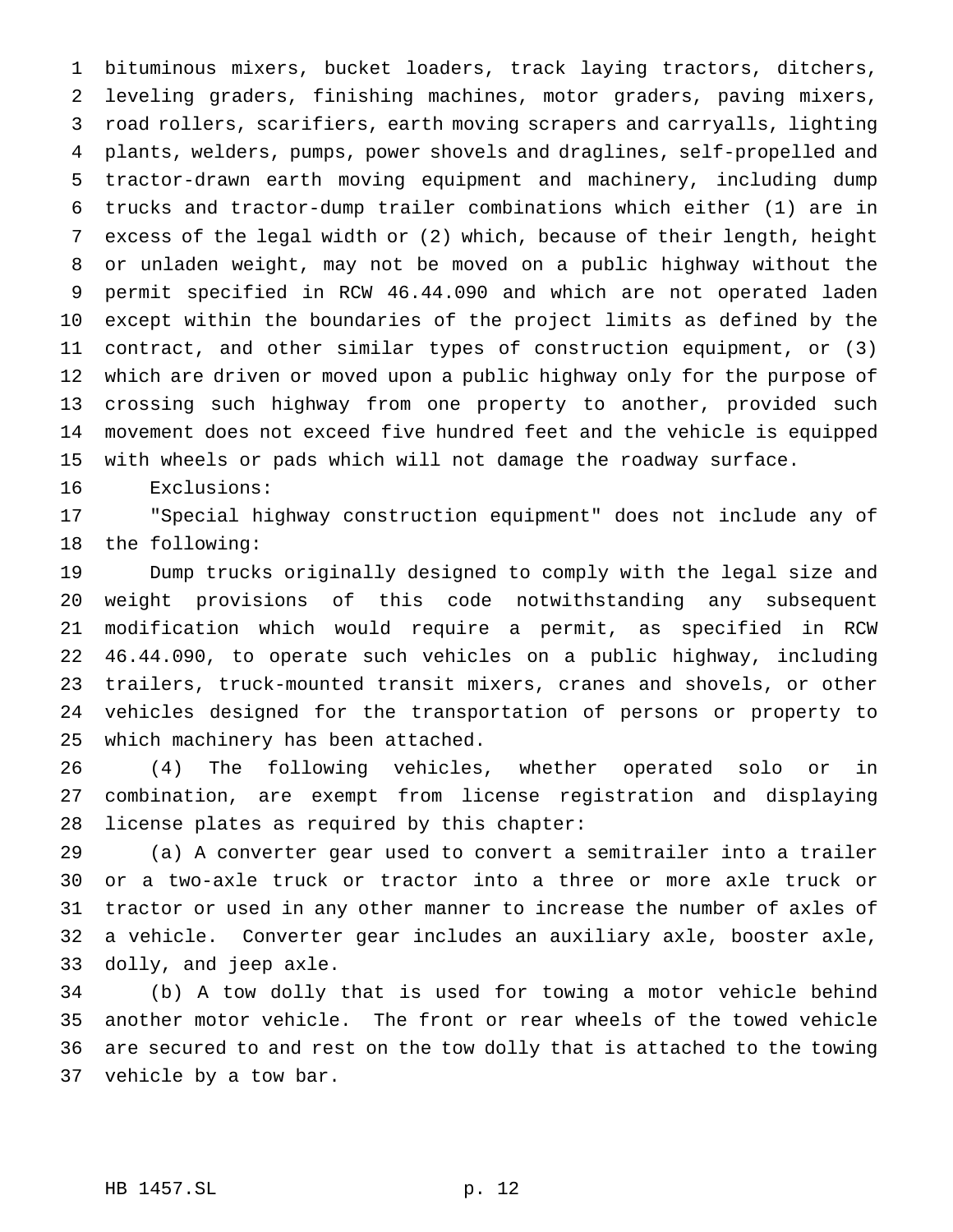**Sec. 14.** RCW 46.37.010 and 1989 c 178 s 22 are each amended to read as follows:

 (1) It is a traffic infraction for any person to drive or move or for the owner to cause or knowingly permit to be driven or moved on any highway any vehicle or combination of vehicles which is in such unsafe condition as to endanger any person, or which does not contain those parts or is not at all times equipped with such lamps and other equipment in proper condition and adjustment as required in this chapter or in regulations issued by the chief of the Washington state patrol, or which is equipped in any manner in violation of this chapter or the state patrol's regulations, or for any person to do any act forbidden or fail to perform any act required under this chapter or the state patrol's regulations.

 (2) Nothing contained in this chapter or the state patrol's regulations shall be construed to prohibit the use of additional parts and accessories on any vehicle not inconsistent with the provisions of this chapter or the state patrol's regulations.

 (3) The provisions of the chapter and the state patrol's regulations with respect to equipment on vehicles shall not apply to implements of husbandry, road machinery, road rollers, or farm tractors except as herein made applicable.

 (4) No owner or operator of a farm tractor, self-propelled unit of farm equipment, or implement of husbandry shall be guilty of a crime or subject to penalty for violation of RCW 46.37.160 as now or hereafter amended unless such violation occurs on a public highway.

 (5) It is a traffic infraction for any person to sell or offer for sale vehicle equipment which is required to be approved by the state patrol as prescribed in RCW 46.37.005 unless it has been approved by the state patrol.

 (6) The provisions of this chapter with respect to equipment required on vehicles shall not apply to motorcycles or motor-driven cycles except as herein made applicable.

33 (7) This chapter does not apply to vehicles used by the state parks 34 and recreation commission exclusively for park maintenance and operations upon public highways within state parks.

 (8) Notices of traffic infraction issued to commercial drivers under the provisions of this chapter with respect to equipment required on commercial motor vehicles shall not be considered for driver improvement purposes under chapter 46.20 RCW.